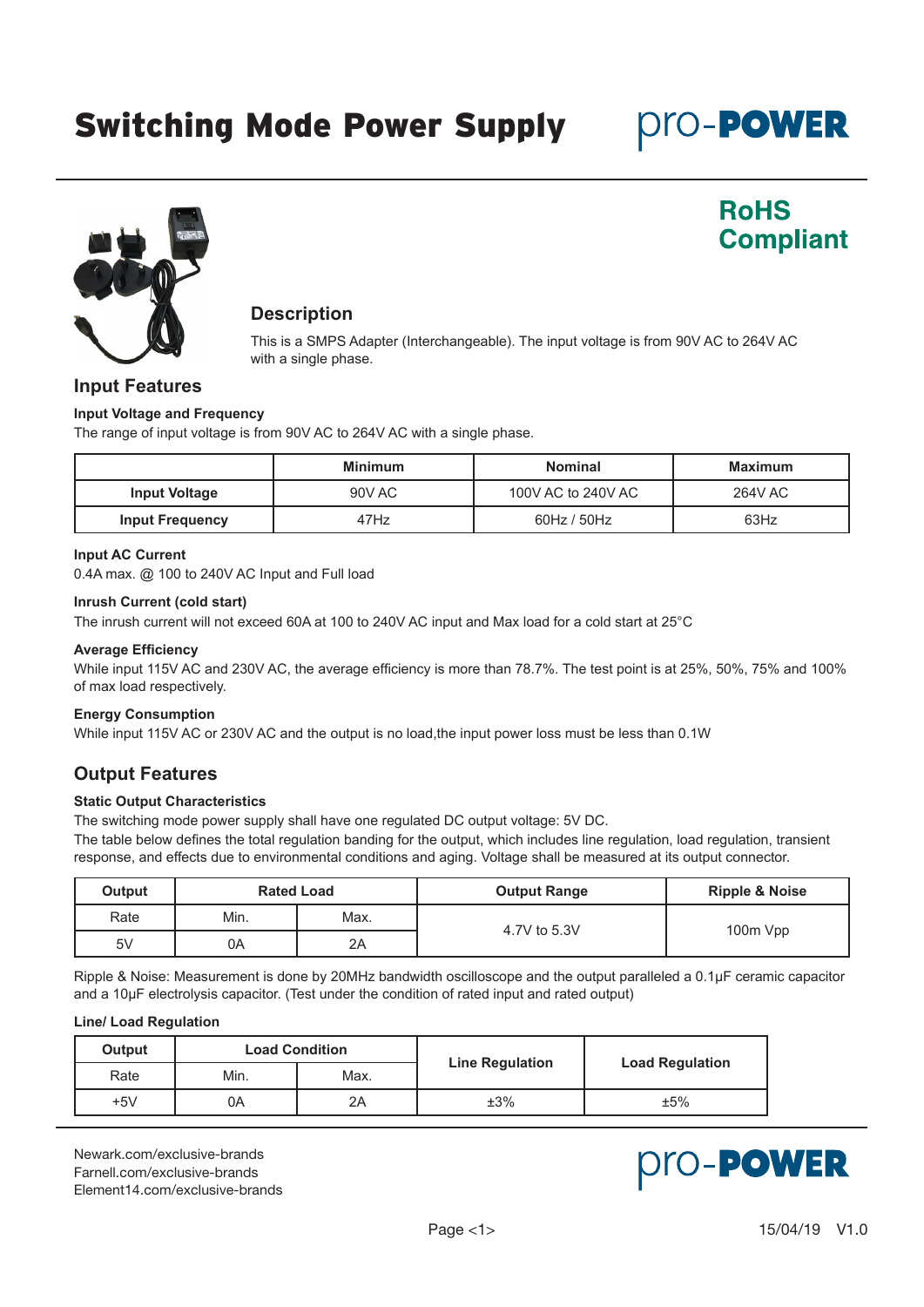pro-Power

#### **Turn - on Delay Time**

3S max. @ 100V AC to 240V AC input & Full load

#### **Hold-up Time**

5mS min. @ Full load & 100V AC /60Hz input turn off at worst case

#### **Capacitance Load**

While input 100V AC to 240V AC and capacitance load is 470μF, the adapter can turn on normally and the output is in the rated range.

### **Output Overshoot / Undershoot**

10% max. When the power on or off

#### **Output Load Transient Response**

The output shall not exceed 10% of the nominal output voltage, load fluctuation: from 20% to 80%, R/S: 0.5A/uS, frequency: 100Hz duration and 8mS at 80%.

## **Environmental Conditions**

#### **Temperature**

| <b>Operating Temperature</b> | : 0°C to 40°C                         |
|------------------------------|---------------------------------------|
| Storage Temperature          | : -20 $^{\circ}$ C to 60 $^{\circ}$ C |
| <b>Humidity</b>              |                                       |
| Operating Humidity           | $\cdot$ 10% RH to 00% R               |

| Operating Humidity | $:$ 10% RH to 90% RH |
|--------------------|----------------------|
| Relative Humidity  | $:5\%$ RH to 95% RH  |

## **Safety Standards**

### **Dielectric Strength (HI-POT)**

Primary to Secondary : 4242V DC / 5mAMax / 60second (3 seconds for mass production) Leakage Current : 0.25mA max. at 264V AC / 50Hz Insulation Resistance : 50MΩ min. at primary to secondary add 500V DC test voltage

## **Case Drawing**



[Newark.com/exclusive-brands](https://www.newark.com/exclusive-brands) [Farnell.com/exclusive-brands](https://www.farnell.com/exclusive-brands) [Element14.com/exclusive-brands](https://element14.com/exclusive-brands)